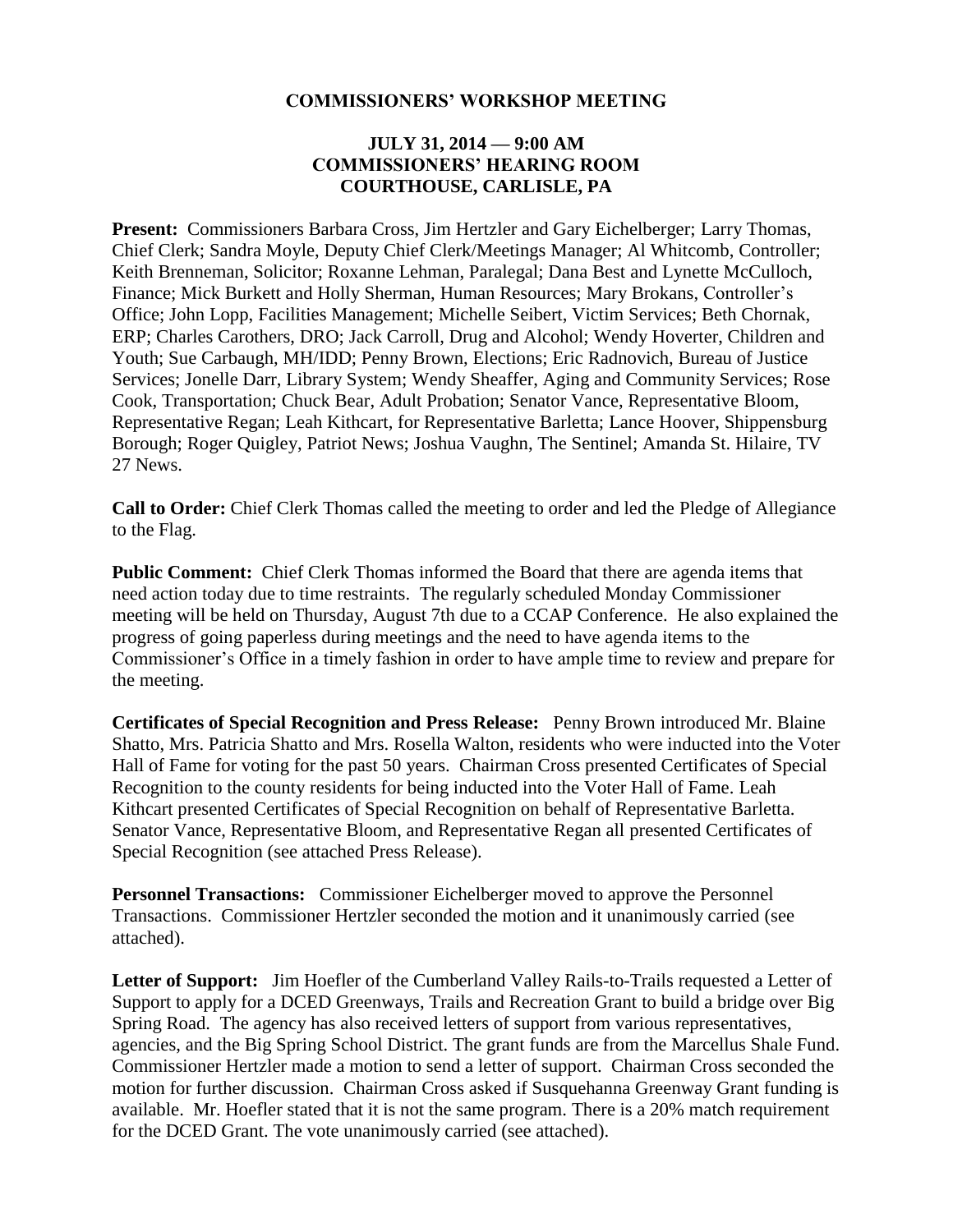**Letter of Support:** Lance Hoover from the Borough of Shippensburg requested a Letter of Support to apply for a DCED Greenway Trails, and Recreation Grant to help fund a construction project to comply with ADA requirements to the restroom at Memorial Park and the same requirement to the Children's Park with new playground equipment. Jim asked if the township received letters of support from others. Mr. Hoover stated they have received letters from Franklin County and the School District. Commissioner Hertzler moved to approve a letter of support. Commissioner Eichelberger seconded the motion and it unanimously carried (see attached).

# **Contracts/Grants: Sandy Moyle announced the following:**

- a. **District Attorney Office**  Eric Radnovich reviewed the following:
	- Submission of Grant Application to PA Department of Transportation to Assist in DUI Checkpoints and Underage Drinking Law Enforcement(see attached) *- \$41,410 - Continuation*
	- Conservative Environmental Services, Inc. Infectious Waste Disposal *- Continuation*

**Michelle Sibert reviewed the following**:

- Submission of National Crime Victims' Rights Week Community Awareness Project Grant Application to National Association of VOCA Assistance Administrators – *\$3,289 for the 2015 Crime Victim's Rights Rally to purchase t-shirts, advertising, flyers, banners, and mailings. Chairman Cross moved to approve the Grant Application. Commissioner Hertzler seconded the motion and it unanimously carried.*
- b. **Library System –** Jonelle Darr reviewed the following:
	- Addendum to Agreement between Commonwealth of Pennsylvania, Office of Commonwealth Libraries Keystone Recreation Park and Conservation Fund and Cumberland County Commissioners for the Shippensburg Public Library *Contract extension for \$500,000 to replace HVAC system and expansion project. Oct. 2014 – Oct. 2015. Commissioner Hertzler questioned if this is additional funding. Ms. Darr stated yes. Chief Clerk Thomas questioned summer events at the Shippensburg Library. Jonelle stated there is a Summer Reading Program that is funded by donations.*
- c. **Claremont Nursing & Rehabilitation Center –** Lynette McCulloch reviewed the following:
	- KCI Extended Warranty Freedom V.A.C. *4th Year - Freedom Room VAC*
- d. **Agreements for Drug and Alcohol Commission** Jack Carroll reviewed the following:
	- 2014-2015 Inpatient Agreements
		- Eagleville Hospital *- Renewal - 1 year Hospital & Non-Hospital Svcs.*
		- Pyramid Healthcare *– For 8 various facilities*
- e. **Agreements for MH/IDD**  Sue Carbaugh reviewed the following:
	- FY 2014-15 Early Intervention Agreements
		- Barbara Weber, MS, CCC-SLP *- Speech Therapist*
	- FY 2013-14 Intellectual and Developmental Disabilities
		- Community Services Group, Inc. *– 13/14 Startup Funds*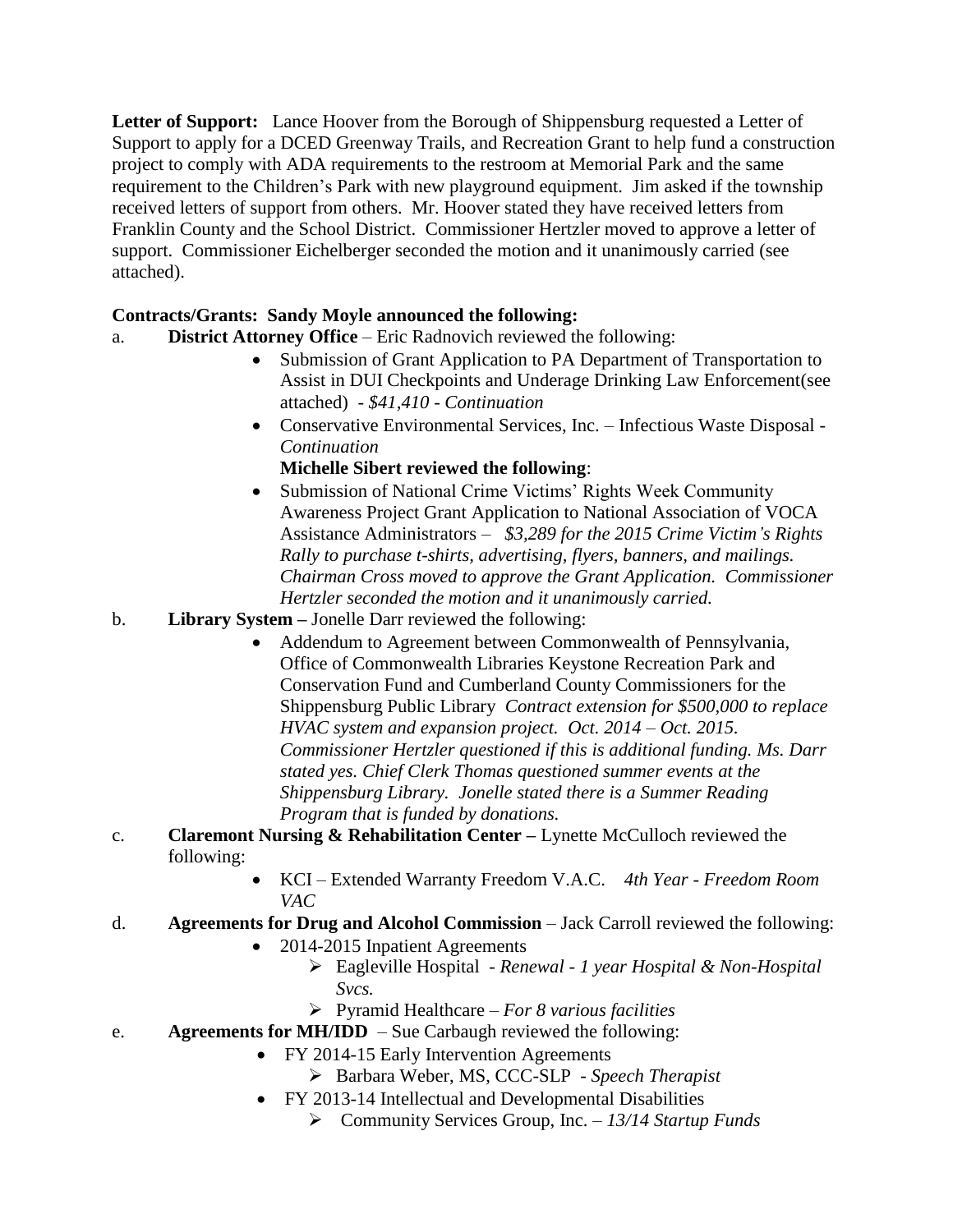- FY 2014-15 Intellectual and Developmental Disabilities *- Renewals for IDD services - All funded by the State*
	- Addus HealthCare, Inc. DBA Addus HomeCare
	- $\triangleright$  AHEDD, Inc.
	- $\triangleright$  Andventure, Inc. DBA Links 2 Care
	- Angels on Call LLC
	- Aurora Social Rehabilitation Services
	- $\triangleright$  Benevolent Heart Assisted Living LLC
	- $\triangleright$  Central PA Supportive Services, Inc.
	- $\triangleright$  Cumberland County (Transportation Department)
	- $\triangleright$  Goodwill Keystone Area, Inc.
	- $\triangleright$  Ken-Crest Services, Inc.
	- ▶ Keystone Service Systems Inc. DBA Keystone Human Services Central PA
	- $\blacktriangleright$  Living Unlimited, Inc.
	- Messiah Lifeways Community Support Services
	- $\triangleright$  PA Lifesharing LLC
	- $\triangleright$  Perry County Transportation Authority
	- Riverside Associates PC
	- $\triangleright$  Skills of Central PA, Inc.
	- $\triangleright$  The ARC of Cumberland and Perry Counties
	- $\triangleright$  The Cornerstone Agency of PA, Inc.
	- $\triangleright$  The Devereux Foundation
	- United Cerebral Palsy of Central PA, Inc.
	- $\triangleright$  Valley Community Services, Inc.
- f. **Agreements for Aging and Community Services** Wendy Sheaffer reviewed the following:
	- Big Spring Food Bank *- 14/15 renewal no money involved*
	- The Bridge *- Same as Above*
	- Maxim Healthcare Services, Inc. *– No Increase – In Home Service*
	- Addus HealthCare, Inc. *– No Increase – In Home Service*
	- The Nutrition Group d/b/a Pittsburgh Companies North, Inc. *– PCN deliver home meals - 4% increase but asked for a waiver which lowered it to 2% = \$4.14*
	- American Red Cross *- \$5,000 Homeless Assistance with finding hotel rooms for residents involved with home fires.*

# g. **Agreements for Children & Youth Services** – Wendy Hoverter reviewed the following:

- Richard M. Dracha, ACSW, LSW, Agape Associates *– No Increase*
	- Appalachian Youth Services, Inc. *– 3% increase for two of the group homes*
	- Alternative Rehabilitation Communities, Inc. *– No Increase*
	- York County Youth Development Center *– For additional placement, if needed.*
	- Language Services Corporation, Inc. Interpretalk *– Interpreter when needed – Extension to the year 13/14 contract*
	- The Glen Mills Schools Residential / Restitution Programs *– Increase, but lower than others*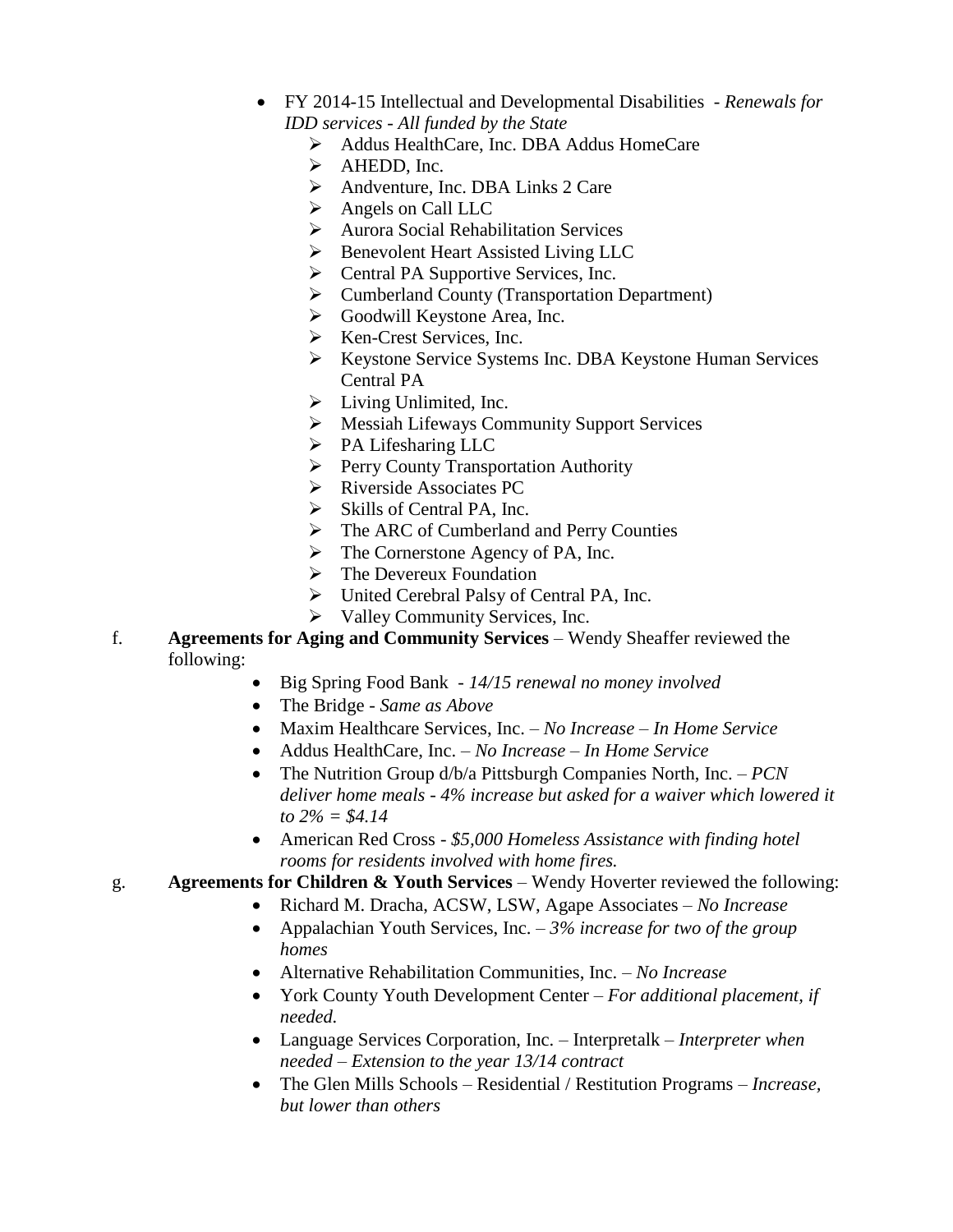- h**. Adult Probation & Parole –** Chuck Bear reviewed the following:
- BI, Inc. Extended Warranty & Support Services *– Maintenance Contract*
- i. **Finance Department –** Dana Best reviewed the following:
	- Liquid Fuels Agreements
		- $\triangleright$  Proposal with HRG for Engineering Services for Kunkle Bridge and Bernheisel Bridge *- funded using liquid fuels*
		- Proposal with HRG for Engineering Services for Hertzler Bridge *– Using Act 13 Marcellus Shale Funds*
		- Associate Products Services, Inc. Bishop Bridge *– for Signs - \$450/month for 12 months*
	- HRG Part 1-Preliminary Engineering Time Extension Craighead Bridge *– Extension - Reimbursement*
- j. **Enterprise Resource Planning –** Beth Chornak reviewed the following:
	- Business Software, Inc. Renewal *– Annual maintenance – Tax factory software for calculating payroll taxes. \$5,342 – 5% increase*
- k. **Human Resources Department** Holly Sherman reviewed the following:
	- Service Agreement with Inservco Insurance Services, Inc.  $-3\frac{1}{2}$  yr *contract – paid from the Workers Comp Fund*
- l. **Domestic Relations Office** Charles Carothers reviewed the following:
	- Value Payment Systems *– For collection of child support with a credit card reader or the option to pay online – no cost to the County. Convenience fee of 2.95% is charged to client to use the service. Larry would like an update on how the system is going. This may be an opportunity for other departments to use the same payment system.*
- m. **Transportation Department –** Rose Cook reviewed the following:
	- Federal Fiscal Year 2014 Certifications and Assurances for Federal Transit Administration Assistance Programs *– Compliance from the State*

**Resolution No. 2014-21:** Solicitor Brenneman reviewed the Resolution No. 2014-21 regarding Delegating Limited Authority to the Director of Facilities Management to Approve Certain Change Orders during the Course of Construction of Renovations to the Claremont Nursing & Rehabilitation Center Project. Solicitor Brenneman explained that when change order amounts are \$5,000 or less the Director of Facilities Management can approve and execute up to an aggregate amount of \$75,000. Chairman Cross moved to accept Resolution No. 2014-21 as presented by the Solicitor. Commissioner Eichelberger seconded the motion and it unanimously carried.

**Change Order:** John Lopp reviewed the Change Order Nos. 7 and 8 for the Claremont Nursing & Rehabilitation Center Rehabilitation Unit Project. Change order totals - \$17,387.14 and \$25,543 for a Call Bell System. The cost was lowered to \$116,000 by purchasing materials internally. Commissioner Hertzler moved to approve change order. Commissioner Eichelberger seconded the motion and it unanimously carried. Gary questioned if the newly approved Resolution 2014-21 is currently in effect. Solicitor Brenneman stated yes.

**Report of Bid Opening**: Solicitor Brenneman reviewed the bid opening regarding Modernization of One Elevator at Claremont Nursing & Rehabilitation Center. Re-bid – two bids were received – Eastern Elevator Service = \$97,482 and OTIS Elevator = \$107,924.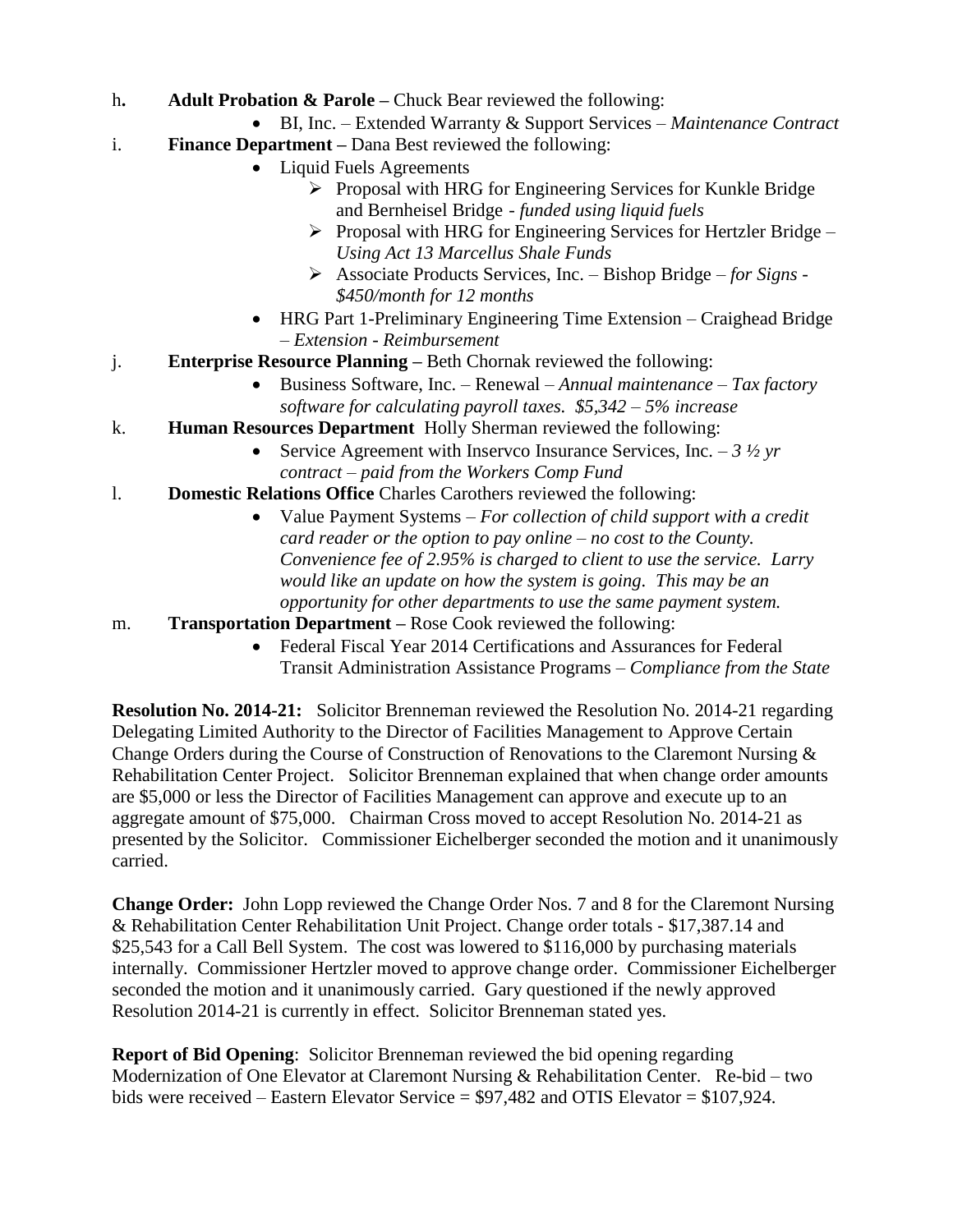**Recommendation of Bid Award**: John Lopp reviewed the Modernization of One Elevator at Claremont Nursing & Rehabilitation Center. Chairman Cross moved to select Eastern Elevator Service in the amount of \$97,482 as the lowest responsible bidder. Commissioner Eichelberger seconded the motion and it unanimously carried. Solicitor Brenneman requested the Commissioners take two additional actions. The first action is for a Notice of Award to be sent to Eastern Elevator Services. Commissioner Eichelberger moved to approve sending a Notice. Commissioner Hertzler seconded the motion and it unanimously carried. The second is to execute the project agreement to Eastern Elevator Service. Commissioner Hertzler moved to approve executing the project agreement. Commissioner Eichelberger seconded the motion and it unanimously carried.

**Advertise a Request for Proposal:** Chief Clerk Thomas reviewed the Authorization to Advertise Request for Proposals for a Facilitator/Consultant to Support and Facilitate a Consensus-Building Process Between the Cumberland County Commissioners and the Cumberland County Library System for Library Services. Larry reviewed the history of the library system funding and the RFP request. He then reviewed the Library Board request for Proposals Presentation (see attached). The RFP is to establish guidelines for funding the County Library System. The County and Library will split the cost of \$7,500. Commissioner Hertzler clarified that there was not a vote by the Board either way regarding additional Library Tax funding from a tax increase. The Board sent a letter of support to State Legislators requesting additional funding for the Library System. Chairman Cross explained that when the Budget is put on display there is routinely two transactions that take place for the millage and the Library millage. There was a vote to increase property millage. There was not a vote for the Library millage, but there was a vote to transfer money from reserves to the Library Fund. Gary stated it was a lack of a vote; rejected the option to vote. Barb questioned who would select the facilitator. Chief Clerk Thomas stated it would be a joint effort. Barb asked the Solicitor if there would be sunshine law violations during discussions. The Solicitor stated to advertise when there are two or more Commissioners discussing as a public meeting. Chief Clerk Thomas stated there would be one on one discussion, then public meetings will be held for discussion.

**Discussion on Issuance of COLA:** Chief Clerk Thomas reviewed the allocated 1.75% COLA increase in budget for non-union employees. A 1.50% was implemented and the remaining .25% was withheld depending on performance goals. A total of 80% of departments are in line with their performance goals. Commitments have been met so Chief Clerk Thomas asks the Board of Commissioners to consider approving the remaining .25% of COLA adjustment to non-union employees effective the next pay period. Commissioner Hertzler requested something in writing in regards to COLA rationale

### **Commissioners' Liaison Reports: Chairman Cross:**

- Ag will meet next week.
- Conservation District met last night. They received three applications for the Chesapeake Bay Technician position and are going through the interview process. They received additional funding of \$90,000 for the Dirt & Gravel Roads Program. A Policy for Letters of Support and Grant Sponsorships will be posted on their website. Vince McCollum has been reappointed to the PA Envirothon.
- Local Emergency Planning Commission Dennis McGee received a Certificate of Appointment by PHEMA to sit on the LEPC Board.